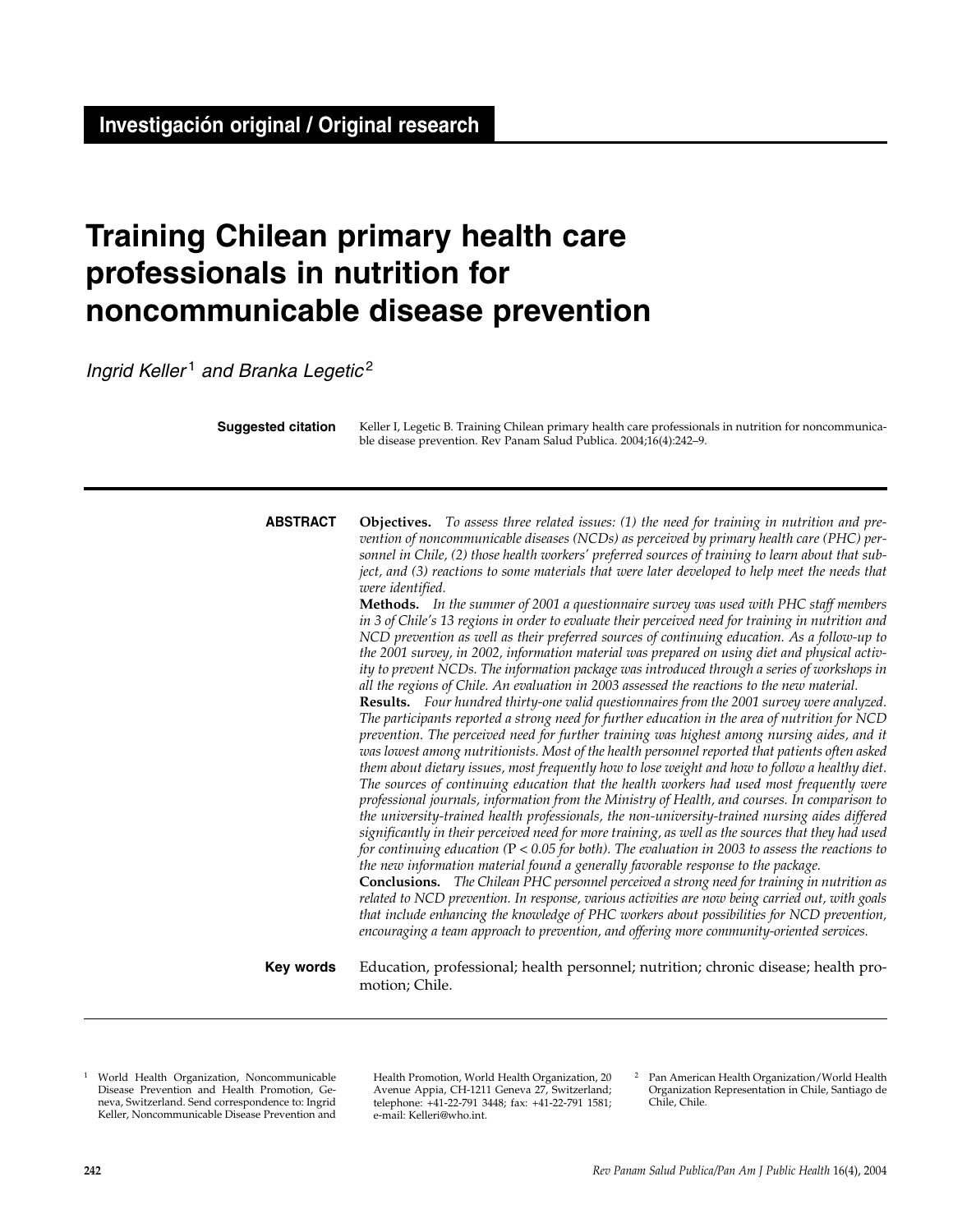In recent decades the Chilean public health care system has been very successful in using national programs to improve maternal and child health and to reduce infectious disease prevalence. Consequently, the epidemiological profile of the country has changed. For example, the percentage of deaths attributable to noncommunicable diseases (NCDs) and accidents increased from 53.7% in 1970 to 75.1% in 1995 (1).

Standard measurements carried out nationally among children entering school (6 years of age) and among pregnant women found a steep rise in obesity (making comparisons using standard weight tables) in both these groups between 1987 and 1999. Obesity climbed from 6.5% to 14.0% among 6-year-olds, and from 13.0% to 32.0% among pregnant women (2). A survey of a representative sample of the adult population (25–64 years) of the city of Valparaiso found that there was an overall prevalence of 19.7% for obesity (body mass index  $\geq$  30), with it being 23.0% among women and 15.7% among men (3).

The risk factors for NCDs have not been evaluated systematically in Chile. However, the first nationally representative survey on quality of life among adults was carried out in 2000. That survey found that 40% of the adults were daily smokers and that 91% were physically inactive. Some 47% reported eating fruits and vegetables every day, but only 35% said they consumed milk products daily (4).

The personnel in the Chilean national health care system have not been trained to cope with these challenges. Chile has a mixed public/private health care system. The public system provides health care to over 65% of the population. Chile has 13 geographic and administrative regions as well as 28 "Health Services." In each region there are one or more Health Services. These Health Services coordinate the public health care system at the primary, secondary, and tertiary levels.

The responsibility, infrastructure, and personnel to deliver primary health care (PHC) is at the municipal level. Chile has 345 primary health care centers, which provide health

promotion, protection, and treatment services to designated populations. Located in both urban and rural areas, the centers are staffed by physicians, nurses, nutritionists, midwives, and nursing aides.

In the area of nutrition the PHC services are predominantly focused on evaluating the nutritional status of young children, pregnant women, and older persons as well as preventing undernutrition among these vulnerable groups by distributing supplementary foods to them. Nevertheless, new challenges are appearing in Chile, with a rise in excess energy intake and the resulting overweight and other health problems that are related to an unbalanced diet. Further, prevention and treatment of overweight and other NCD-related nutrition issues are only partially covered in the education that nutritionists and other professionals in Chile receive during their degree studies as well as during later continuing education.

Considering the magnitude of NCDs in Chile, it is vital that not only the nutritionists but also all the other health personnel on the PHC teams assume an active role in their contacts with patients and the public so as to encourage lifestyle changes, especially ones related to diet. Evidence in the scientific literature indicates that health personnel need additional training in order to be able to provide appropriate advice on a healthy diet (5, 6). The Canadian Heart Health Initiative has shown that interdisciplinary training for health professionals resulted in long-term interdisciplinary cooperation that benefited the public and patients by providing them with better information and advice (7). Having all health personnel work together as a team to deal with nutrition as a crosscutting issue is also promoted in a position paper by the American Dietetic Association (8). Recent intervention trials in Finland and in the United States of America have shown that non-insulin-dependent diabetes mellitus could be prevented in high-risk patients treated with intensive lifestyle interventions by a multidisciplinary team (9, 10).

As a response to the increasing risk of NCDs in Chile, a National Plan for Health Promotion was agreed upon in 1997 (11). Among its priority areas are the promotion of a healthy diet and the lowering of the prevalence of obesity in the general population, in particular among school children and pregnant women. Further, in 1996 Chile joined the CARMEN initiative (*Conjunto de Acciones para la Reducción Multifactorial de Enfermedades No Transmisibles*, or Set of Actions for the Multifactorial Reduction of Noncommunicable Diseases) of the Pan American Health Organization (PAHO). The CARMEN initiative is modeled after the Canadian/European experience of the Countrywide Integrated Noncommunicable Disease Intervention (CINDI).

The national CARMEN-Chile initiative encourages an integrated approach to health promotion, prevention, early detection, and cure. The initiative is based on interventions within the health care system and in the community that are planned and performed with the aim of slowing and reversing leading risk factors such as obesity, sedentary lifestyle, smoking, hypertension, hypercholesterolemia, and glucose intolerance. The CARMEN initiative is carried out in 3 of the 13 regions of Chile, with demonstration areas in 7 of the 28 Health Services.

In its national health goals for the decade of 2000 to 2010, Chile affirmed the need to change the trends in the health problems that are the leading causes of premature mortality and disability in the country (12). Since the CARMEN-Chile initiative has a strategy to combat the main risk factors and leading NCDs, it was decided to explore, within the initiative, the need that PHC personnel have for training in the area of NCD prevention and health promotion, with a particular focus on healthy lifestyles, including healthy diet and physical activity. A survey among PHC workers was therefore conducted in the three regions participating in the CARMEN initiative, with the following objectives: (1) to assess the level of training in NCD prevention, particularly the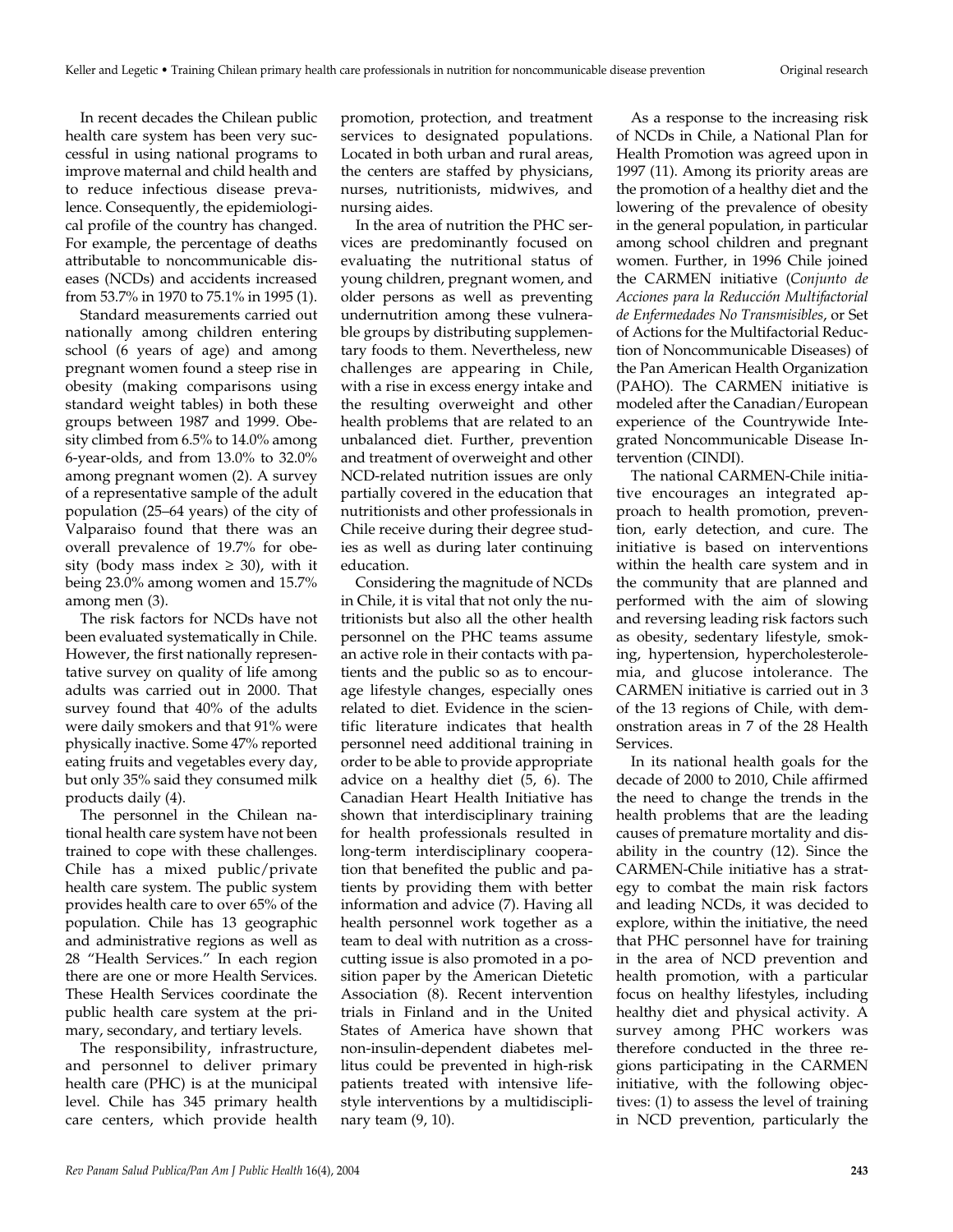nutrition component, that had been received during university or vocational education; (2) to obtain information about the sources of professional information and the preferred sources of continuing education; and (3) to develop for the PHC workers an educational strategy in NCD prevention and health promotion.

# **METHODS**

The survey for our study was conducted among a sample of PHC personnel who were working in the CARMEN demonstration areas in the country. All the seven Health Services participating in the CARMEN initiative participated in the survey: (1) five Health Services in Region VIII, (2) the Valparaiso Health Service, and (3) the Southeast Metropolitan Health Service of the city of Santiago de Chile. These seven Health Services had a total of 129 PHC centers, with 1 136 staff members: 246 physicians, 220 nurses, 104 nutritionists, 158 midwives, 90 social workers, and 318 nursing aides. For our study we sent survey questionnaires to only the 72 PHC centers that were actively participating in the CARMEN-Chile initiative. Those 72 centers had a total of 521 PHC workers.

The survey instrument was a selfadministered questionnaire, composed of 51 items, especially developed for this survey. It included questions on all education received (both degree studies and later continuing education), distinguishing between universitytrained PHC workers and PHC workers who did not receive their training in a university program. There were also questions on habits and preferences regarding continuing education, including the customary sources of information, preferred sources of information, and plans to participate in continuing education. The questionnaire also asked which nutrition-related topics patients asked about the most. The last part of the questionnaire asked the PHC workers about their own personal dietary habits, tobacco use, and physical activity practices. The assessment of their dietary habits was based on the

seven nutritional guidelines of the Chilean Ministry of Health (13). The questionnaire asked about the frequency of intake (per day or per week) of various foods, based on the recommendations given in the guidelines. The questions on tobacco use were based on the CINDI Finbalt Health Monitor questionnaire (14). The Spanish-language version of the International Physical Activity Questionnaire (15) was used to assess physical activity. We pretested the questionnaire in a PHC center in Santiago de Chile that did not participate in the subsequent survey. The results of the questions on personal lifestyle are reported elsewhere (16).

The questionnaire was distributed to the 72 PHC centers via the seven Health Services. The completed questionnaires were sent through the Pan American Health Organization/ World Health Organization (WHO) office in Santiago de Chile to WHO Headquarters in Geneva for coding and data analysis. All the questionnaires were coded on the MS Excel 1997 software program (Microsoft Corporation, Redmond, Washington, United States) and subsequently analyzed using that same program. Statistical tests were performed using the SPSS software program (SPSS Inc., Chicago, Illinois, United States). Due to the scale of the data tested (mostly nominal), and taking into consideration that the data were not normally distributed and did not show homogeneity in their variances, Kruskal-Wallis tests and subsequently Mann-Whitney tests were performed.

As a follow-up to this survey, in the spring and summer of 2002 a package of information material on health promotion and NCD prevention through diet and physical activity was prepared jointly by the Chilean National Institute for Food Technology and Nutrition, the Ministry of Health of Chile, WHO Headquarters, and the PAHO/ WHO Representation in Chile. The material took into consideration the preferences for the sources of continuing education that the PHC workers had indicated in the surveys. The content of the package is summarized in Table 1. It includes overhead-projector transparencies that can be used by health personnel who give educational talks to patients and the general public. The material is also provided on a CD-ROM for easy reproduction at the local level.

The information package was introduced first to the 7 Health Services that had CARMEN initiative demonstration areas, and then to the 21 other Health Services in the country. Interdisciplinary workshops were put on by experts from the National Institute for Food Technology and Nutrition and the Ministry of Health in the summer of 2002 to promote the package's use by the multidisciplinary PHC teams as well as teamwork in general in the areas of health promotion and NCD prevention. In the summer of 2003 an evaluation of the educational package was carried out in all 28 of the Health Services in Chile.

# **RESULTS**

Of the 521 questionnaires distributed in 2001, 433 of them were received (overall response rate 83%). Of these 433, 2 had to be discarded due to incomplete data. The remaining 431 questionnaires came from the following PHC staff members: 85 physicians, 88 nurses, 51 nutritionists, 50 midwives, 38 social workers, 106 nursing aides, and 13 others (dentists, physical therapists, etc.). Those 13 "others" were omitted in the subsequent analysis. With the exception of nursing aides, all the personnel mentioned have to have a university degree that requires five to seven years of study. A nursing aide degree can be obtained through participation in a course from a vocational training school. The course must last a minimum of 1 200 hours, including practical and theoretical training.

According to the questionnaire responses, 58% of the physicians surveyed were men, whereas more than 90% of all the other health workers were women. Physicians were on average younger than the other PHC personnel (Table 2).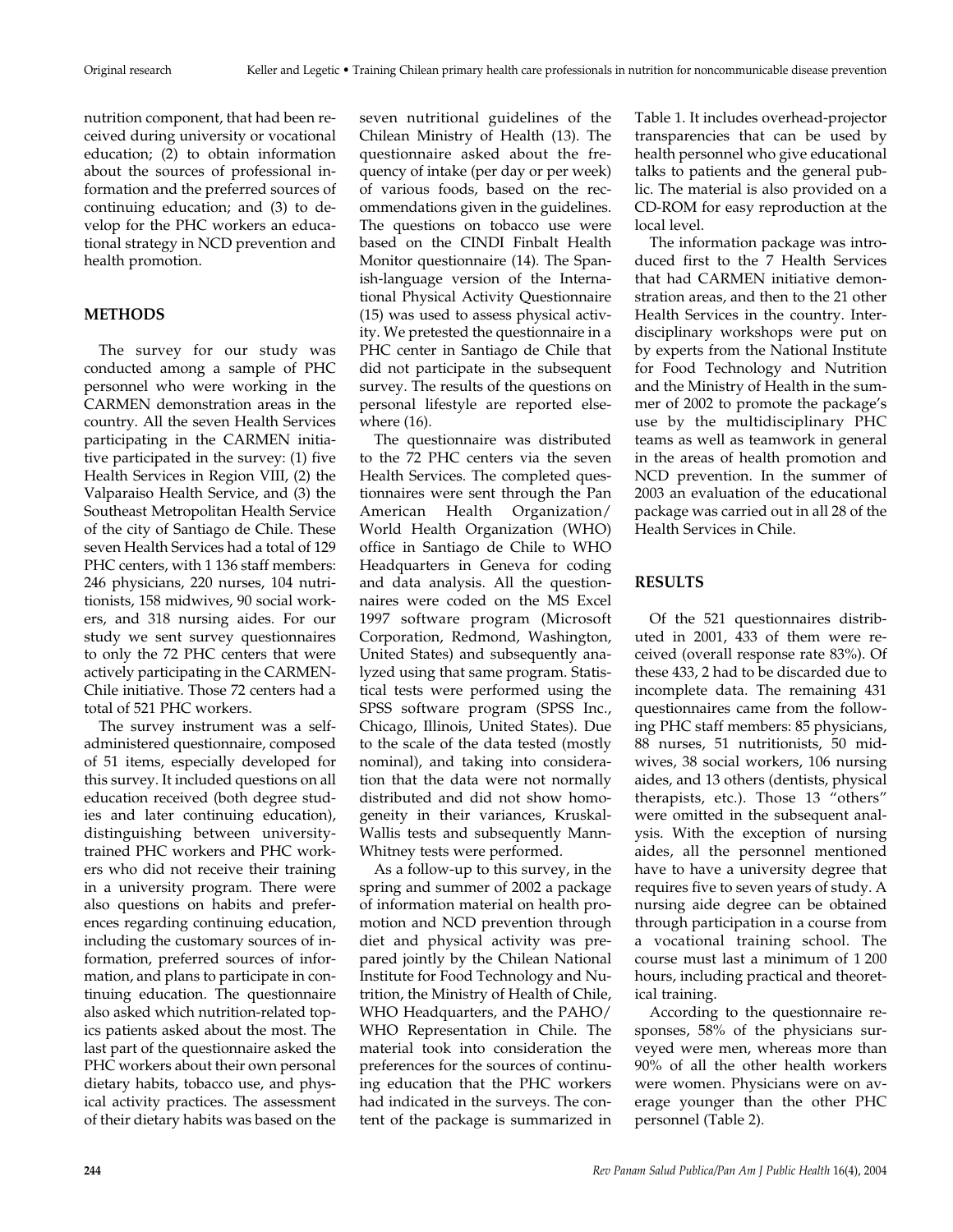| Section                                                                                      | Contents                                                                                                                                                                                                                                                                                                                                                                                                                                                                               |  |  |  |  |
|----------------------------------------------------------------------------------------------|----------------------------------------------------------------------------------------------------------------------------------------------------------------------------------------------------------------------------------------------------------------------------------------------------------------------------------------------------------------------------------------------------------------------------------------------------------------------------------------|--|--|--|--|
| Introduction                                                                                 | Introduction                                                                                                                                                                                                                                                                                                                                                                                                                                                                           |  |  |  |  |
| Nutrition education and dietary guidelines for the<br>prevention of noncommunicable diseases | Educational interventions based on food-based dietary guidelines and how to include all sectors<br>concerned                                                                                                                                                                                                                                                                                                                                                                           |  |  |  |  |
| Dietary guidelines and nutritional requirements                                              | Presentation and explanation of the Chilean dietary guidelines, including a plan for a healthy diet, with<br>examples for dietary intake across the life course                                                                                                                                                                                                                                                                                                                        |  |  |  |  |
| Food labeling                                                                                | Practical examples and illustrations that can be shared with the public and patients                                                                                                                                                                                                                                                                                                                                                                                                   |  |  |  |  |
| Noncommunicable diseases                                                                     | For each disease, risk factors are highlighted and preventive measures through diet and physical<br>activity are discussed<br>• Cardiovascular diseases<br>• Cancer<br>• Diabetes<br>• Osteoporosis<br>• Obesity<br>• Prevention of overweight and obesity<br>• Dietary management of the overweight and obese adult (a practical guide with background text, an<br>algorithm for treating overweight patients, and various questionnaires for assessing the lifestyle of<br>patients) |  |  |  |  |
| "Physical activity"                                                                          | The official Chilean picture-based guide for an active life                                                                                                                                                                                                                                                                                                                                                                                                                            |  |  |  |  |
| "Your guide for a future without tobacco"                                                    | (from the InterAmerican Heart Foundation)                                                                                                                                                                                                                                                                                                                                                                                                                                              |  |  |  |  |
| Annexes                                                                                      | • Guide on how to create an inventory of community-based activities promoting healthy lifestyles<br>• Suggested readings and Internet sources<br>• Table with total fat content, fatty acids, and cholesterol of selected foods                                                                                                                                                                                                                                                        |  |  |  |  |
| Complementary materials:                                                                     | • Educational brochures for patients from the Cardiovascular Health Program of the Chilean Ministry of<br>Health<br>• Physical activity posters from World Health Day 2002                                                                                                                                                                                                                                                                                                             |  |  |  |  |

| TABLE 1. Index of the informational material produced for primary health care workers. Chile, 2002 |  |  |  |
|----------------------------------------------------------------------------------------------------|--|--|--|
|----------------------------------------------------------------------------------------------------|--|--|--|

**TABLE 2. Characteristics of the primary health care (PHC) workers surveyed, Chile, 2001**

|                            | Physicians | Nurses | Nutritionists | Midwives | Social<br>workers | Nursing<br>aides |
|----------------------------|------------|--------|---------------|----------|-------------------|------------------|
| Number of participants     | 85         | 88     | 51            | 50       | 38                | 106              |
| Years worked in PHC (mean) | 5          | 11     | 12            | 11       | 8                 | 12               |
| Mean age (yr)              | 34         | 42     | 41            | 39       | 39                | 39               |
| Women (%)                  | 42         | 95     | 99            | 99       | 94                | 94               |
| Married (%)                | 55         | 66     | 62            | 62       | 49                | 57               |

Overall, 44% of the survey respondents said that nutrition of adults was included in their degree studies (21% of the nursing aides reported that); 37% overall said that nutrition and its role in the prevention of NCDs was included (20% of the nursing aides reported that). The health workers were asked to rate their own need for further training in nutrition and NCD

prevention, using a scale from 1 (no need) to 10 (high need) (Table 3). The mean score overall was 7.9.

Figure 1 shows the relationship that training received in adult nutrition and in nutrition and NCD prevention had with the perceived need for more education. Three groups of the health workers who had received less training midwives, social workers, and nursing

aides—perceived a significantly greater need (*P* < 0.05) for being trained further. In contrast, physicians reported feeling the need for more training even though they had received relatively more training. The perceived need for further training was significantly higher in the nursing aides than it was in the other, university-trained health workers (*P* < 0.05). These patterns were true for training in adult nutrition, training in nutrition and NCDs, and training in both of those fields.

After completion of their degree studies, about 34% of the health workers had participated in a course on nutrition and NCD prevention. The highest percentage of participation was among nutritionists (86%), and the lowest was among midwives (21%) and physicians (17%).

About 61% of the participants said that patients frequently asked about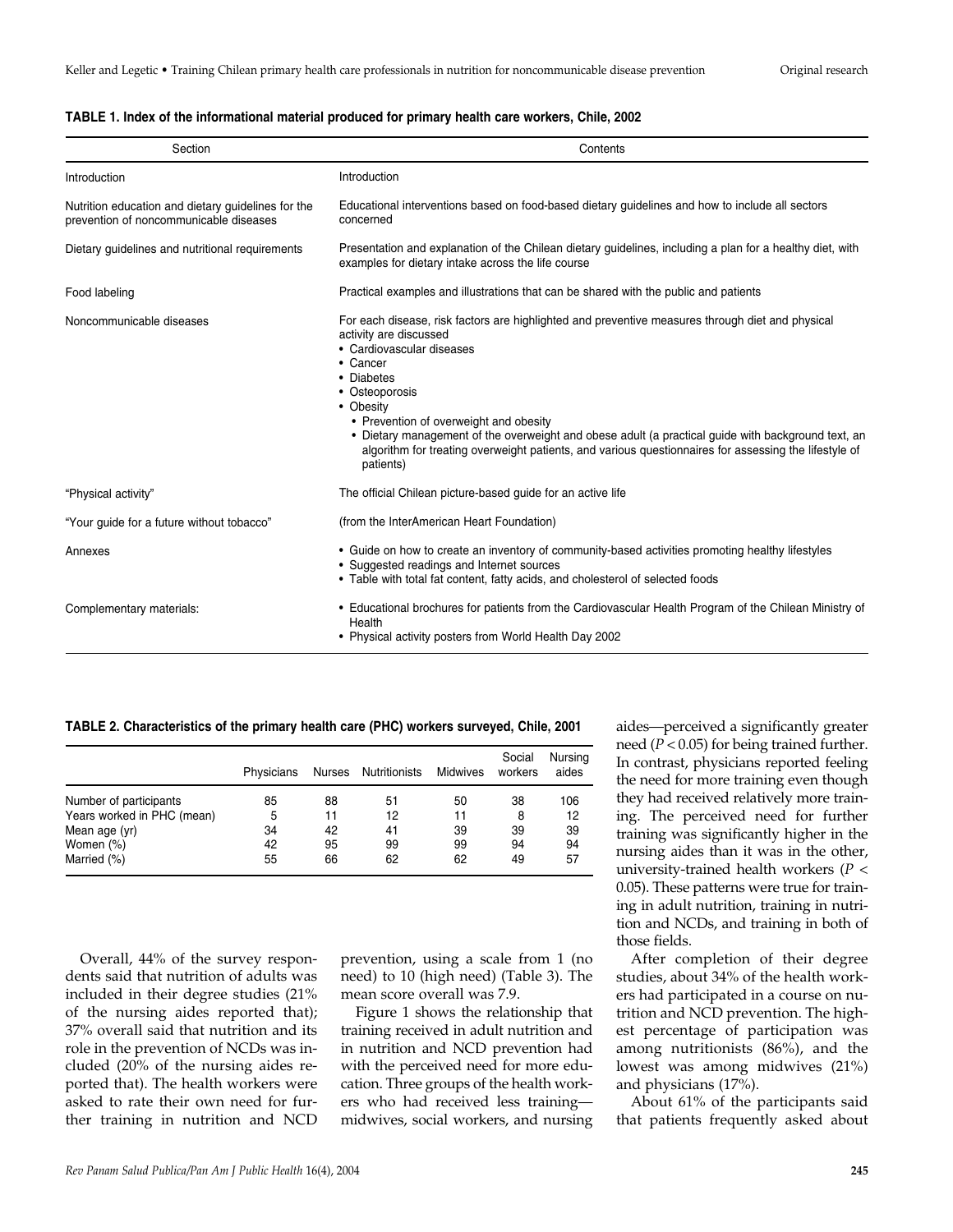**TABLE 3. Training received during degree studies by primary health care workers, and their current perceived need for more training, Chile, 2001** 

|                                                                                                           | Physicians | Nurses | Nutritionists | Midwives | Social<br>workers | Nursing<br>aides |
|-----------------------------------------------------------------------------------------------------------|------------|--------|---------------|----------|-------------------|------------------|
| Earlier training in adult nutrition<br>Earlier training in nutrition and<br>prevention of noncommunicable | 51%        | 69%    | 90%           | 28%      | 9%                | 22%              |
| diseases                                                                                                  | 44%        | 52%    | 72%           | 29%      | 11%               | 21%              |
| Perceived need for more training<br>(mean) <sup>a</sup>                                                   | 8.0        | 7.3    | 7.8           | 7.9      | 7.9               | 8.5              |

a The perceived need for more training was rated on a scale from 1 (low) to 10 (high).

nutrition issues. Nearly all the nutritionists (96%) reported being asked frequently about nutrition; 70% of the physicians and 78% of the nurses said they were frequently asked about nutrition. Among social workers about 35% reported being asked about nutrition. The topics that the PHC personnel said that patients raised most frequently were how to lose weight (mentioned by 62% of PHC workers)

and how to follow a healthy diet (55% of PHC workers) (Table 4).

In Chile there are no formal requirements for continuing education that are related to licensing, but there is a "culture" of continuing education within the health profession community: More education can make it possible to obtain a higher level of responsibility within the profession or to change one's profession.

According to the results of our 2001 survey, the sources of continuing education most frequently used by the various health professionals were professional journals; information, materials, and guidelines from the national Ministry of Health; and attending, in person, continuing education courses given by universities, professional associations, and other health organizations in the country (Table 5).

In terms of the sources of continuing education that they had used, the nursing aides in our study differed significantly from the other, universitytrained health workers ( $P < 0.05$ ). The nursing aides were less involved in continuing education. They reported much less frequent use of the various sources of further education, and when they did report further education, the main resource was colleagues.

With respect to the methods that the PHC personnel in our study would prefer for continuing education, written materials (for example, ones

**FIGURE 1. Training in adult nutrition and in nutrition and noncommunicable disease (NCD) prevention received during degree studies, in comparison to perceived need for continuing training in this field, Chile, 2001a**



a The perceived need for more training is rated on a scale from 1 (low) to 10 (high).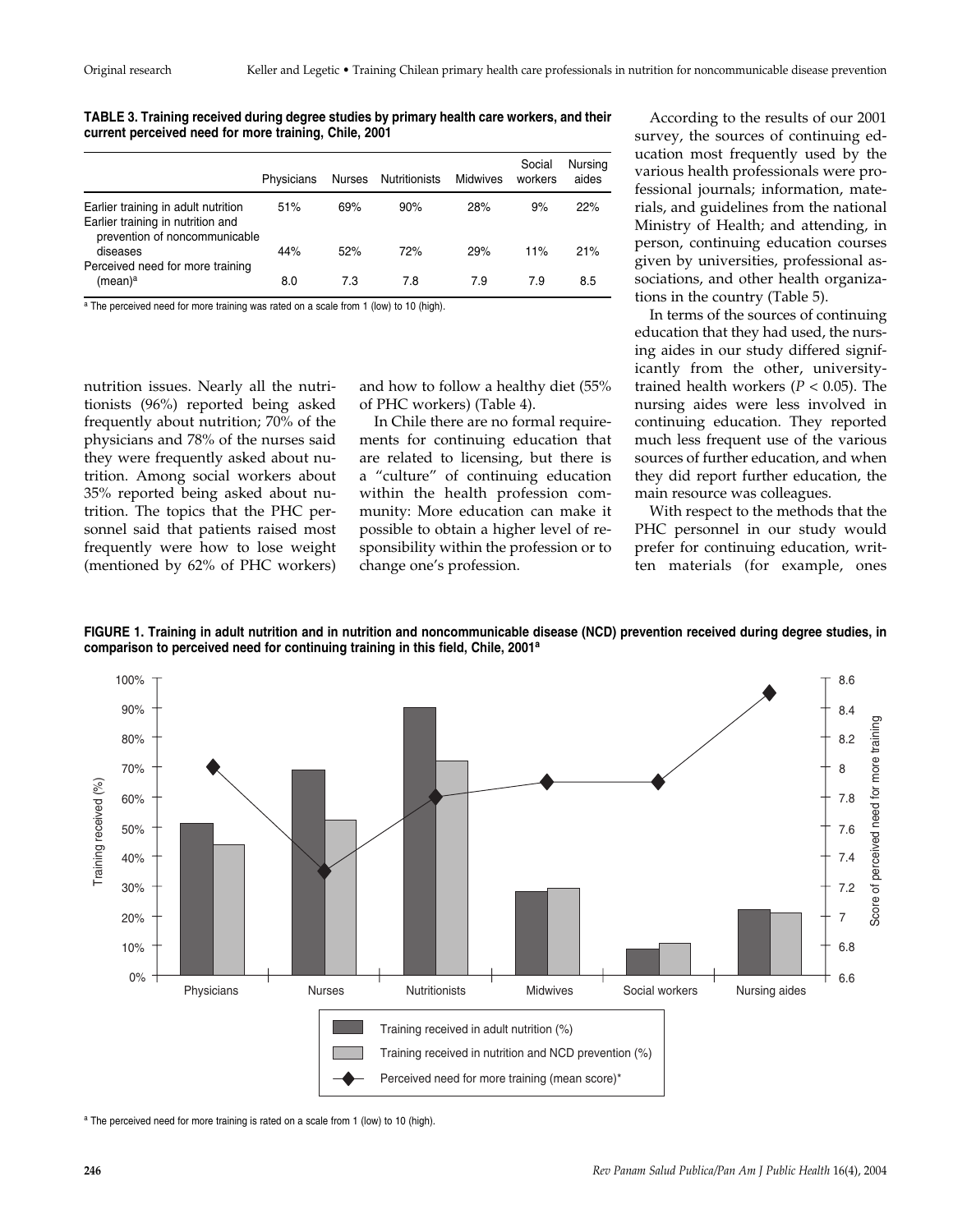#### **TABLE 4. Nutrition-related topics that primary health care (PHC) workers said that patients asked about most often, Chile, 2001**

| Topic about which patients ask                       | Percent of PHC workers<br>reporting that patients<br>frequently ask about the topic |
|------------------------------------------------------|-------------------------------------------------------------------------------------|
| How to lose weight                                   | 62                                                                                  |
| Healthy diet                                         | 55                                                                                  |
| Nutrition of older persons                           | 43                                                                                  |
| Healthy foods                                        | 38                                                                                  |
| Nutrition during pregnancy                           | 37                                                                                  |
| Adult nutrition                                      | 36                                                                                  |
| Child nutrition                                      | 35                                                                                  |
| Nutrition and prevention of noncommunicable diseases | 24                                                                                  |

**TABLE 5. Sources for continuing education that had been used by primary health care workers (%), Chile, 2001**

|                                                     | Physicians | Nurses | Nutritionists | Midwives | Social<br>workers | Nursing<br>aides <sup>a</sup> |
|-----------------------------------------------------|------------|--------|---------------|----------|-------------------|-------------------------------|
| Professional journal                                | 63         | 46     | 51            | 61       | 17                | 16                            |
| Colleagues                                          | 25         | 45     | 51            | 17       | 51                | 34                            |
| Professional association                            |            | 7      | 16            |          | 0                 | 2                             |
| National Ministry of Health                         | 35         | 40     | 67            | 54       | 34                | 8                             |
| <b>Health Service</b><br>Courses (distance or taken | 17         | 36     | 31            | 41       | 31                | 16                            |
| in person)                                          | 37         | 37     | 53            | 28       | 31                | 16                            |

a For nursing aides in comparison to all other primary health care workers combined there is a statistically significant difference in the sources of continuing education used  $(P < 0.05)$ .

**TABLE 6. Media that primary health care workers (%) would prefer to use for continuing education, Chile, 2001**

|                        | Physicians |    | Nurses Nutritionists | Midwives | Social<br>workers | Nursing<br>aides |
|------------------------|------------|----|----------------------|----------|-------------------|------------------|
| Written media          | 50         | 42 | 54                   | 57       | 47                | 38               |
| Electronic media       | 51         | 43 | 40                   | 20       | 37                | 11               |
| Distance course        | 14         | 27 | 44                   | 18       | 16                | 10               |
| Course taken in person | 45         | 36 | 36                   | 55       | 45                | 41               |

received from the Ministry of Health) and courses taken in person were the ones cited most frequently (Table 6). Physicians and nurses indicated their first preference as being interactive courses using electronic media (e.g., on CD-ROM or via the Internet).

In the summer of 2003 a follow-up evaluation of the educational kit was carried out among all 28 of the Health Services in Chile. The study was performed by the National Institute for

Food Technology and Nutrition. The evaluation involved health workers using the materials with patients at the PHC level, as well as Health Service employees who coordinated the dissemination of and the training with the material.

About 80% of the respondents considered the material to be adequate and needed. Preliminary results showed that the various Health Services had held training sessions for a total of

about 1 800 PHC personnel. Of these workers, 26% were nurses, 20% medical doctors, 20% nutritionists, 12% nursing aides, and the remainder midwives, social workers, etc. In addition, more than 450 local activities, such as presentations on health, diet, and physical activity in schools and the workplace, had been held to educate the general public.

# **DISCUSSION**

The key finding of our study is that Chilean primary health care workers report a strong need for continuing education in the area of nutrition as a risk factor for chronic diseases. With the exception of physicians, we found a statistically significant difference in the reported need for more training between those PHC personnel who report having received more training vs. those who reported having received less training. There is also an important, significant difference between university-trained PHC staff overall and non-university-trained nursing aides, with the nursing aides reporting less involvement in continuing education, less nutrition training, and a higher need for additional training.

Data from the United Kingdom showed that there was a strong interest among practice nurses and general practitioners in attending a course on healthy nutrition (6). Further, 95% of the practice nurses reported they wished they had had training in nutrition during their medical training, and 80% of the general practitioners also said that.

The scientific literature supports the importance that PHC personnel place on a high level of knowledge of the role of nutrition in NCD prevention. PHC professionals are the first and primary contact that many patients have within the health care system, and the advice that these workers provide is important to the decisions that patients make (17, 18). For example, a lack of professional training may be a hindrance in advising women of childbearing age on the risks of obesity and how to lose weight (19). Data from South Africa show that in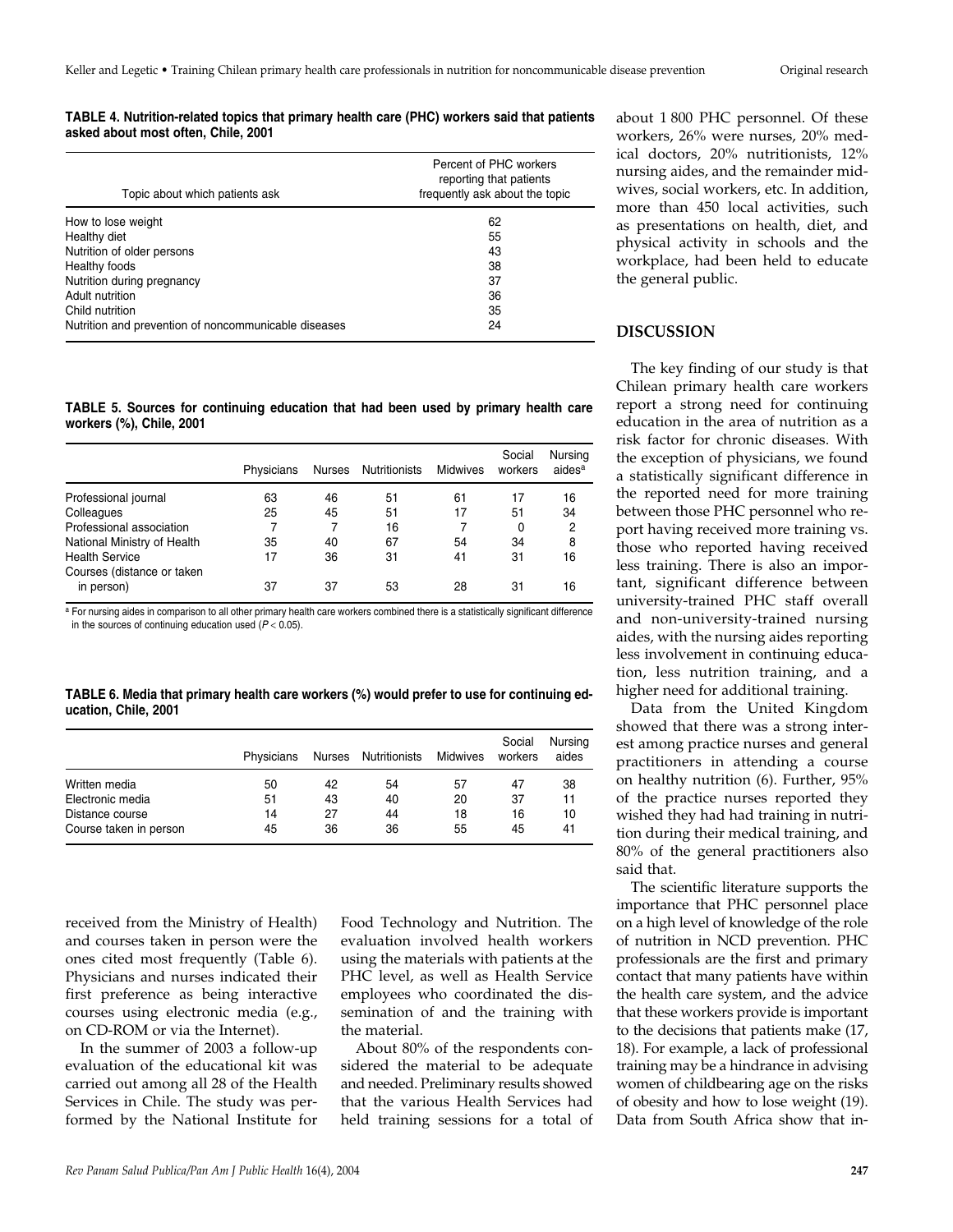adequate training for health care staff members contributes to unsatisfactory management of diabetic and hypertensive patients (20).

Our data have some limitations. The data are in part the result of a study done in 2001 among PHC workers in the CARMEN-Chile initiative demonstration areas and therefore may not be representative of all the PHC workers in the country. The PHC personnel in the CARMEN areas might be more motivated to participate in such a survey, and they also might be more aware of NCD prevention and health promotion practices.

The university-trained professionals in our study frequently reported that when courses on nutrition and NCDs were included in their overall training (either degree studies or continuing education), the focus was more on dietary management of, for example, diabetic or hypertensive patients, and less on primary prevention through a healthy diet. The origins of this training lie in the epidemiological profile of Chile in the 1960s, when the country's primary health care system was organized and when mortality was due mainly to infectious diseases and malnutrition. Given Chile's changing epidemiological profile, this training model is outdated. Further, this acute care model is not based on a team approach or on ongoing contact between PHC workers and patients. Generally, PHC professionals are also not being trained within their degree programs to assume a population-based ap-

proach to health care. Continuing education activities held within the CAR-MEN initiative aim to narrow this gap by highlighting the importance of prevention and of a team approach to managing patients. However, universities in Chile should also consider adaptations in their curricula for all health professionals.

The knowledge base on nutrition and NCDs has grown rapidly in recent years. It is important that this expanded knowledge filter down to the PHC level. For example, the preventive benefits of high fruit and vegetable consumption as well as of low salt consumption (21, 22) should be communicated thoroughly to the PHC team. Our data show that patients frequently ask about healthy eating and how to lose weight; however, they ask less about nutrition in relation to NCDs. A reason may be that they are not aware of the link, which points to the need for PHC staff to be well informed and to pass this knowledge on to their patients.

At the PHC level, particular emphasis must be placed on a team approach rather than a physician-based approach. For example, in the late 1980s Finland began implementing a "population responsibility" principle in health centers, with specially trained primary health care nurses working together with physicians and dietitians (23). Finnish researchers recently studied having a trained nurse offer intensified diet counseling to hypertensive patients (24). That counseling

resulted in dietary changes among the patients that were beneficial for the long-term treatment of their hypertension. A PHC team approach is also favored in Hong Kong for enhancing the effectiveness of health services (25). Including PHC professionals in community-based activities to promote a healthy diet in order to prevent NCDs is indispensable, as has been demonstrated in Finland's North Karelia Project (26).

In conclusion, our survey has shown that Chilean PHC workers perceive the need for more training in the areas of adult nutrition and of nutrition and NCD prevention. Activities carried out through the CARMEN program in Chile are providing this training, with the aims of enhancing the knowledge that PHC professionals have about possibilities for NCD prevention, encouraging a team approach to prevention, and offering more communityoriented services.

**Acknowledgements**. The authors would like to thank María Cristina Escobar Fritsche and Xenia Benavides, from the Chilean Ministry of Health, and Isabel Zacharías and Sonia Olivares, from the Instituto Nacional de Tecnología de Alimentos y Nutrición in Chile, for their dedication to the project and the leading role they played in preparing and disseminating the information material. We also thank Pekka Puska and Sylvia Robles for comments on earlier versions of this paper.

# **REFERENCES**

- 1. Vio F, Albala C. Nutrition policy in the Chilean transition. Public Health Nutr. 2000; 3(1):49–55.
- 2. Consejo Nacional para la Promoción de la Salud VIDA CHILE. Cuenta pública 2001. Santiago, Chile: Ministerio de Salud; 2002.
- 3. Jadue L, Vega J, Escobar MC, Delgado I, Garrido C, Lastra P, et al. Factores de riesgo para las enfermedades no transmisibles: metodología y resultados globales de la encuesta de base del programa CARMEN (Conjunto de Acciones para la Reducción Multifactorial de las Enfermedades no Transmisibles). Rev Med Chil. 1999;127:1004–13.
- 4. Chile, Ministerio de Salud, Departamento de Epidemiología. Encuesta Calidad de Vida 2000. Santiago, Chile: Ministerio de Salud; 2001.
- 5. Cadman L, Wiles R. Nutrition advice in primary care: evaluation of practice nurse nutrition training programmes. J Hum Nutr Diet. 1996;(9):147–56.
- 6. Hopper D, Barker ME. Dietary advice, nutritional knowledge and attitudes towards nutrition in primary health care. J Hum Nutr Diet. 1995;(8):279–86.
- 7. Health Canada. Canadian Heart Health Initiative: process evaluation of the demonstration

phase. Ottawa: Conference of Principal Investigators of Heart Health; 2002.

- 8. American Dietetic Association. Position of the American Dietetic Association: nutrition education of health professionals. J Am Diet Assoc. 1991;91(5):611–3.
- 9. Tuomilehto J, Lindström J, Eriksson J, Valle T, Hämäläinen H, Ilanne-Parikka P, et al. Prevention of type 2 diabetes mellitus by changes in lifestyle among subjects with impaired glucose tolerance. N Engl J Med. 2001;344(18): 1343–50.
- 10. United States of America, National Institute of Diabetes and Digestive and Kidney Diseases,